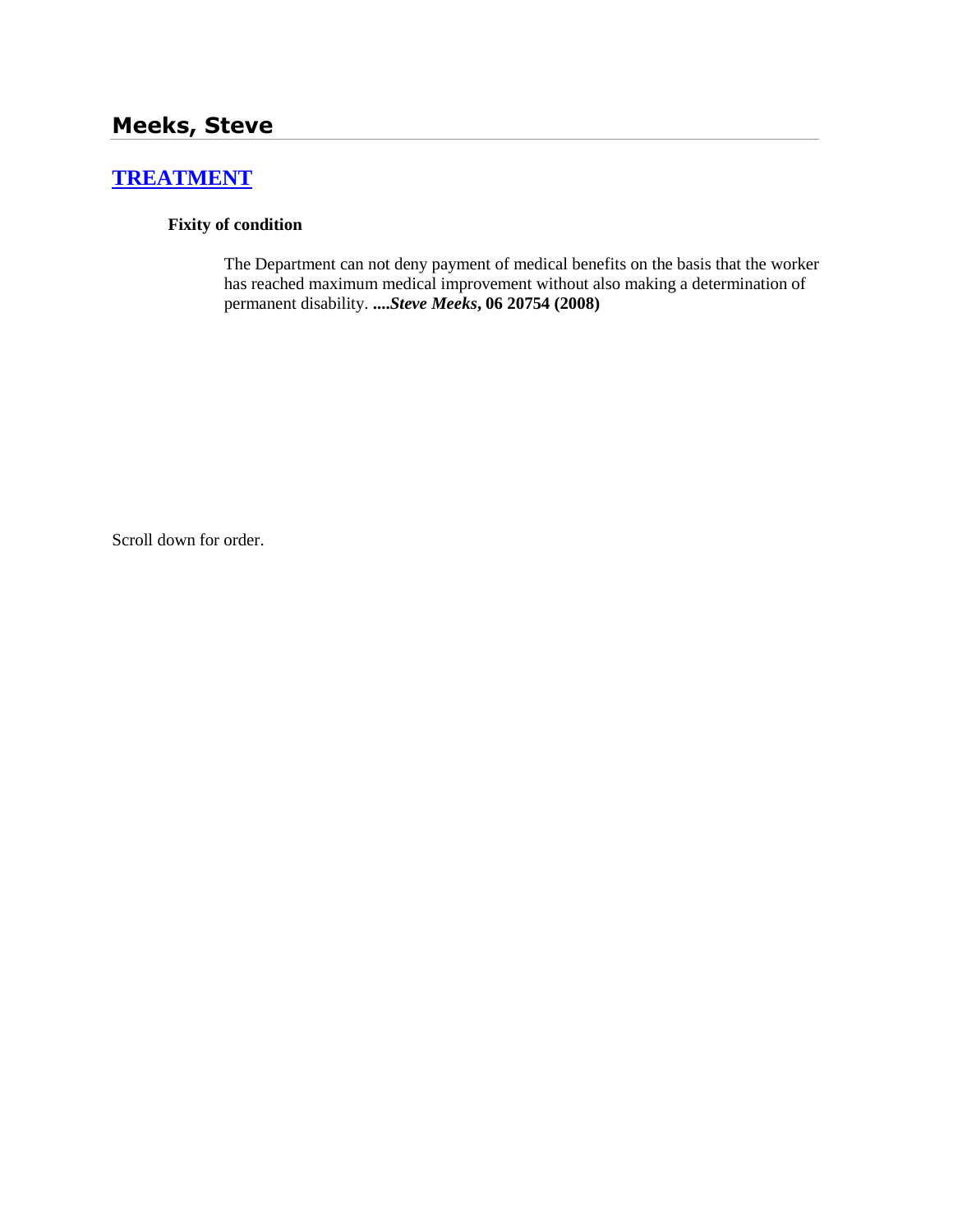# **BEFORE THE BOARD OF INDUSTRIAL INSURANCE APPEALS STATE OF WASHINGTON**

**)**

**IN RE: STEVE A. MEEKS ) DOCKET NOS. 06 20754 & 06 20852**

**CLAIM NO. Y-705566 ) DECISION AND ORDER**

APPEARANCES:

1

2

3

4

5

6

7

8 9

10

11 12

13 14

15

16

17

18 19

20

21

22

23

24

25

26

27

28

29

Claimant, Steve A. Meeks, by Law Office of James A. Nelson, per James A. Nelson

Employer, Shipp Construction, Inc., by Washington Contract Loggers Association, Inc., per Rebecca Aikens

Department of Labor and Industries, by The Office of the Attorney General, per Debra M.H. Tollefson, Assistant

**Docket No. 06 20754:** On October 26, 2006, the claimant, Steve A. Meeks, filed an appeal with the Board of Industrial Insurance Appeals, from an order of the Department of Labor and Industries dated September 8, 2006 order. In this order, the Department affirmed a June 26, 2006 letter to Kevin T. Caserta, M.D. In this letter, the Department determined that Mr. Meeks had reached maximum medical improvement and that the Department would stop paying for opioid therapy 30 days from the date of the letter, to allow Dr. Caserta sufficient time to find an alternative payment source or to assist the worker in a gradual detoxification or weaning process. The Department order is **REVERSED AND REMANDED**.

**Docket No. 06 20852:** On October 30, 2006, the claimant filed an appeal with the Board from an October 4, 2006 Department order. In this order, the Department affirmed an April 27, 2006 order, in which the Department denied responsibility for the claimant's diarrhea condition, as unrelated to the industrial injury. The Department order is **REVERSED AND REMANDED**.

## **ISSUES**

**Docket No. 06 20754**: May the Department, as a matter of law, terminate its payment for opioid medications in an open claim under RCW 51.36.010 and WAC 296-20-03022, based on a determination that the worker has reached maximum medical improvement (MMI), without also determining the extent of permanent disability?

**Docket No. 06 20852**: Was the industrial injury a proximate cause of Mr. Meeks' diarrhea condition?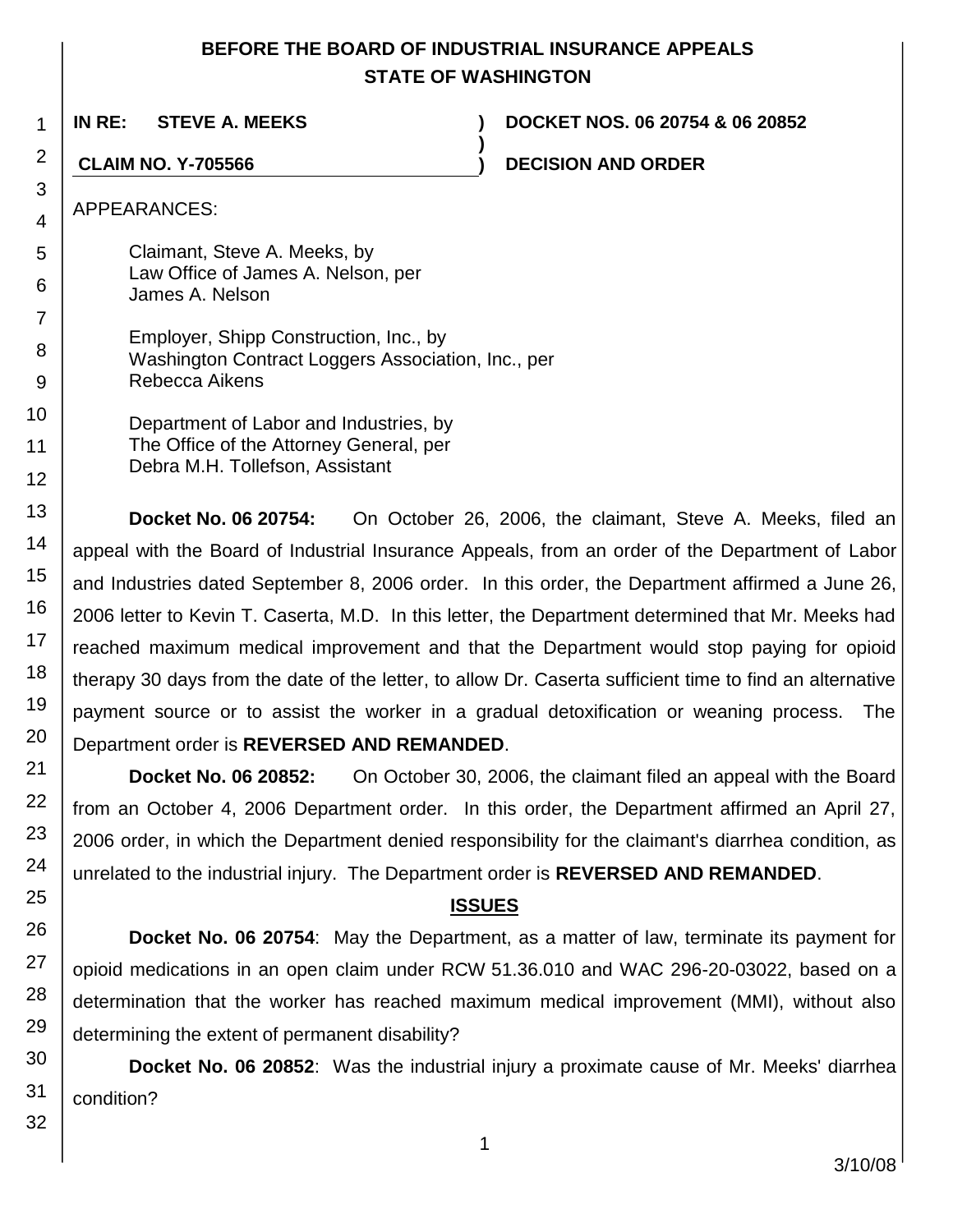#### **PROCEDURAL AND EVIDENTIARY MATTERS**

1

2 3 4 Pursuant to RCW 51.52.104 and RCW 51.52.106, this matter is before the Board for review and decision on a timely Petition for Review filed by the Department to a Proposed Decision and Order issued on October 26, 2007.

5 6 7 8 In Docket No. 06 20754, the industrial appeals judge affirmed the September 8, 2006 order. He also determined that, as of September 8, 2006, Mr. Meeks' low back and right leg conditions, proximately caused by the industrial injury, had reached MMI and he did not require further medical treatment. Finding of Fact No. 7; Conclusion of Law No. 2.

9 10 11 12 In Docket No. 06 20852, the industrial appeals judge reversed the October 4, 2006 order and remanded the matter to the Department with direction to accept responsibility for the claimant's diarrhea condition. He also determined that, as of October 4, 2006, that condition had reached MMI and did not require medical treatment. Finding of Fact No. 10; Conclusion of Law No. 5.

13 14 15 16 In its Petition for Review, the Department contends that the industrial appeals judge should have sustained its objections during the deposition of Kevin T. Caserta, M.D., at pages 14 through 15. As discussed below, we agree. We have reviewed all other evidentiary rulings in the record of proceedings and find that no other prejudicial error was committed. All other rulings are affirmed.

17 18 19 In addition to this evidentiary issue, the Department contends that there is no basis in the record for the determination that Mr. Meeks' diarrhea was proximately caused by the industrial injury. As discussed below, we disagree.

20 21 22 23 24 25 26 27 Other than these two issues, the Department stresses that it is "generally in agreement" with the Proposed Decision and Order, in particular the determination that Mr. Meeks has reached MMI and does not require further treatment. The Department requests that, in the event we find the diarrhea condition related to the industrial injury, Finding of Fact No. 10 and Conclusion of Law No. 5 not be disturbed. However, once any party has sought review, we are free to address all contested issues of law and fact. *In re Richard Sims*, BIIA Dec. 85 1748 (1986). In addition to the issues raised by the Department, we address several other questions pertaining to the scope of review in these appeals.

- 28 The industrial appeals judge characterized the issues on appeal as:
- 29 30 **Docket No. 06 20754**: Whether the claimant's industrial injury condition to his low back and right leg required further medical treatment.
- 31 32 **Docket No. 06 20852**: Whether the claimant's condition, described as diarrhea, was proximately caused by the industrial injury, and if so,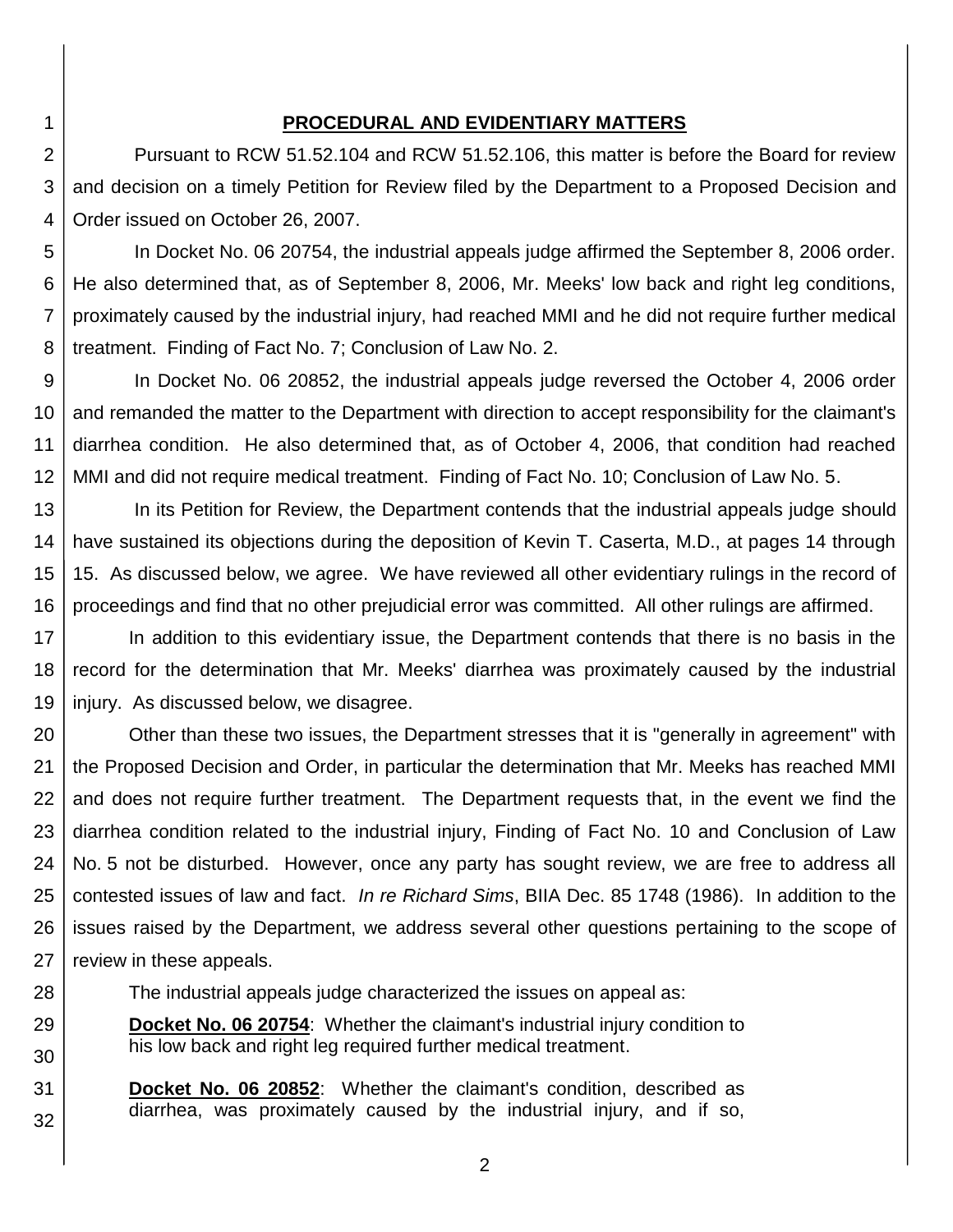whether that condition required further proper and necessary medical treatment.

3 Proposed Decision and Order, at 1; 8/28/07 Tr. at 3.

4 5 6 7 8 9 10 11 This statement of the issues is too broad. In Docket No. 06 20754, the Department sent a June 26, 2006 letter to Dr. Caserta advising him that it would stop paying for opioid treatment 30 days from the date of the letter, because Mr. Meeks had reached MMI. After the worker protested, the Department affirmed that determination on September 8, 2006, and Mr. Meeks appealed. The issue in this appeal is whether the Department may, as a matter of law, terminate its payment for opioid treatment in an open claim under RCW 51.36.010 and WAC 296-20-03022, based on a determination that the worker has reached MMI, without also determining the extent of permanent disability.

12 13 14 15 16 17 There is no question that the Department cannot continue to pay for opioid medications once the injured worker has reached MMI and permanent disability has been addressed. RCW 51.36.010 is explicit on this point. However, what the Department has attempted to do here is to determine that Mr. Meeks has reached MMI, terminate payment for his opioid medications, and keep the claim open. That it cannot do. Thus, as a matter of law, the September 8, 2006 order, in which the Department affirmed the June 26, 2006 letter, must be reversed.

18 19 20 21 22 23 24 25 26 27 28 29 In Docket No. 06 20852, the Department issued an order on April 26, 2006, in which it accepted responsibility for the condition diagnosed as anal dysfunction, incontinence, due to neuropathy in the inferior rectal nerves. Jurisdictional History; 8/28/07 Tr. at 21-22. The next day, the Department denied responsibility for Mr. Meeks' diarrhea. After Mr. Meeks protested, the Department affirmed that order on October 4, 2006, and Mr. Meeks appealed. The issue in this appeal is whether Mr. Meeks' diarrhea was proximately caused by the industrial injury. Since the Department segregated this condition, it has not addressed the question of what, if any, treatment Mr. Meeks would be entitled to, or whether the condition has reached MMI. The industrial appeals judge exceeded the scope of the Board's review in Docket No. 06 20852 by determining that Mr. Meeks had reached MMI in this open claim. Finding of Fact No. 10; Conclusion of Law No. 5. The only issue before the Board in this appeal is whether the diarrhea condition should have been segregated.

30

#### **DECISION**

31 32 The Proposed Decision and Order contains an excellent overview of the facts, which we will not repeat here. Briefly, Mr. Meeks began experiencing serious right leg and low back problems

2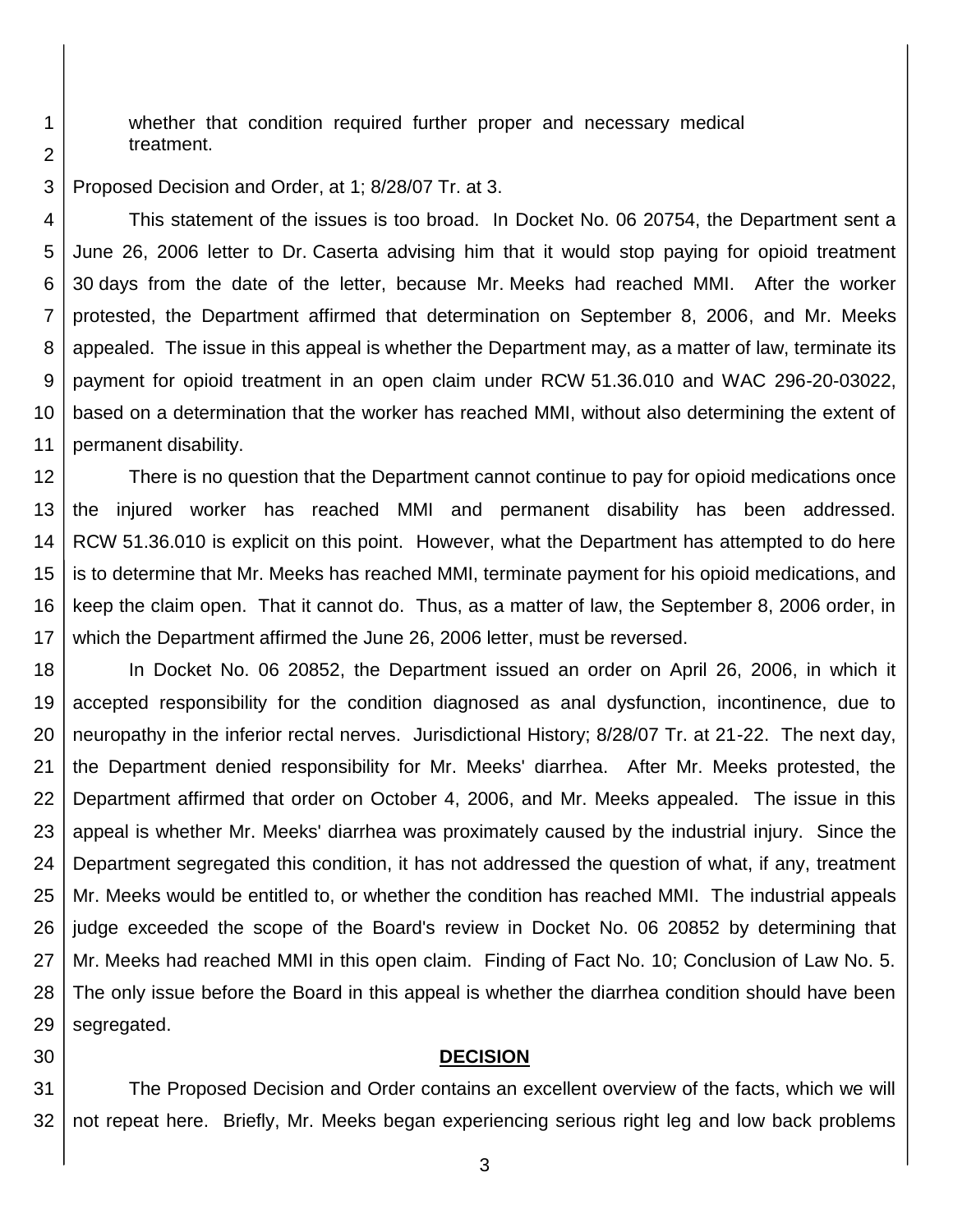1 2 3 4 5 while driving a dump truck for Shipp Construction, Inc., on September 3, 2003. As a result, he underwent a November 12, 2003 lumbar laminectomy at L4-5, to relieve nerve root compression, with poor results. The surgeon was Carl Birchard, M.D. The Department required Mr. Meeks receive treatment from Dr. Birchard, despite the fact that he had previously operated on Mr. Meeks, with a poor outcome. Exhibit No. 1; WAC 296-20-065.

6 7 8 9 10 11 As a result of the November 12, 2003 surgery, Mr. Meeks developed a spinal fluid leak with associated headaches. However, Dr. Birchard was on vacation, so Mr. Meeks had to wait until January 1, 2004, to undergo further surgery, a blood patch to stop the leak. While that repair was successful, Mr. Meeks developed diarrhea immediately following the surgery. 8/28/07 Tr. at 15-16. He has also developed chronic regional pain syndrome or reflex sympathetic dystrophy (RSD) in the right lower extremity.

12 13 14 15 16 17 18 19 Shortly after the January 1, 2004 surgery, Dr. Birchard referred Mr. Meeks to Kevin T. Caserta, M.D., a specialist in physical medicine and rehabilitation. Dr. Caserta has been the treating physician since January 26, 2004. He has tried many different treatment modalities and medications to control Mr. Meeks' pain related to the RSD. Only opioids work, and Mr. Meeks has exhibited no substance abuse issues. When he does not have access to opioids, he suffers flare ups of "exquisite" pain and goes to the emergency room. Caserta Dep. at 13. With respect to the diarrhea condition, all of the treatment options tried by Dr. Caserta were unsuccessful, and he referred Mr. Meeks to gastroenterologist James B. Wagonfeld, M.D., for evaluation.

20 21 22 23 24 25 26 27 Dr. Wagonfeld was not called as a witness by either party. Instead, the worker presented the testimony of Dr. Caserta and the Department presented the testimony of Charles Bedard, M.D., a gastroenterologist who conducted an independent medical examination (IME) on November 15, 2005. Dr. Wagonfeld saw Mr. Meeks on three occasions and both testifying doctors were asked about apparently conflicting portions of his reports. The worker's attorney raised no objections to Dr. Bedard's testimony regarding Dr. Wagonfeld's opinions (Bedard Dep. at 9-10), but the Department objected to the worker's attorney's questions regarding those opinions (Caserta Dep. at 14-15). The industrial appeals judge overruled the Department's objections.

28 29 30 Dr. Caserta's testimony unfolded in the following manner. The claimant's attorney showed him a copy of the report Dr. Wagonfeld had addressed to him. The attorney then quoted two opinions from that report, and asked if Dr. Caserta agreed with them. Caserta Dep. at 15.<sup>1</sup> The

31

l

<sup>32</sup> 1 "That the patient's diarrhea is related to a neurologic injury seems unavoidable." "His diarrhea occurred chronologically following his last back surgery." Caserta Dep. at 15.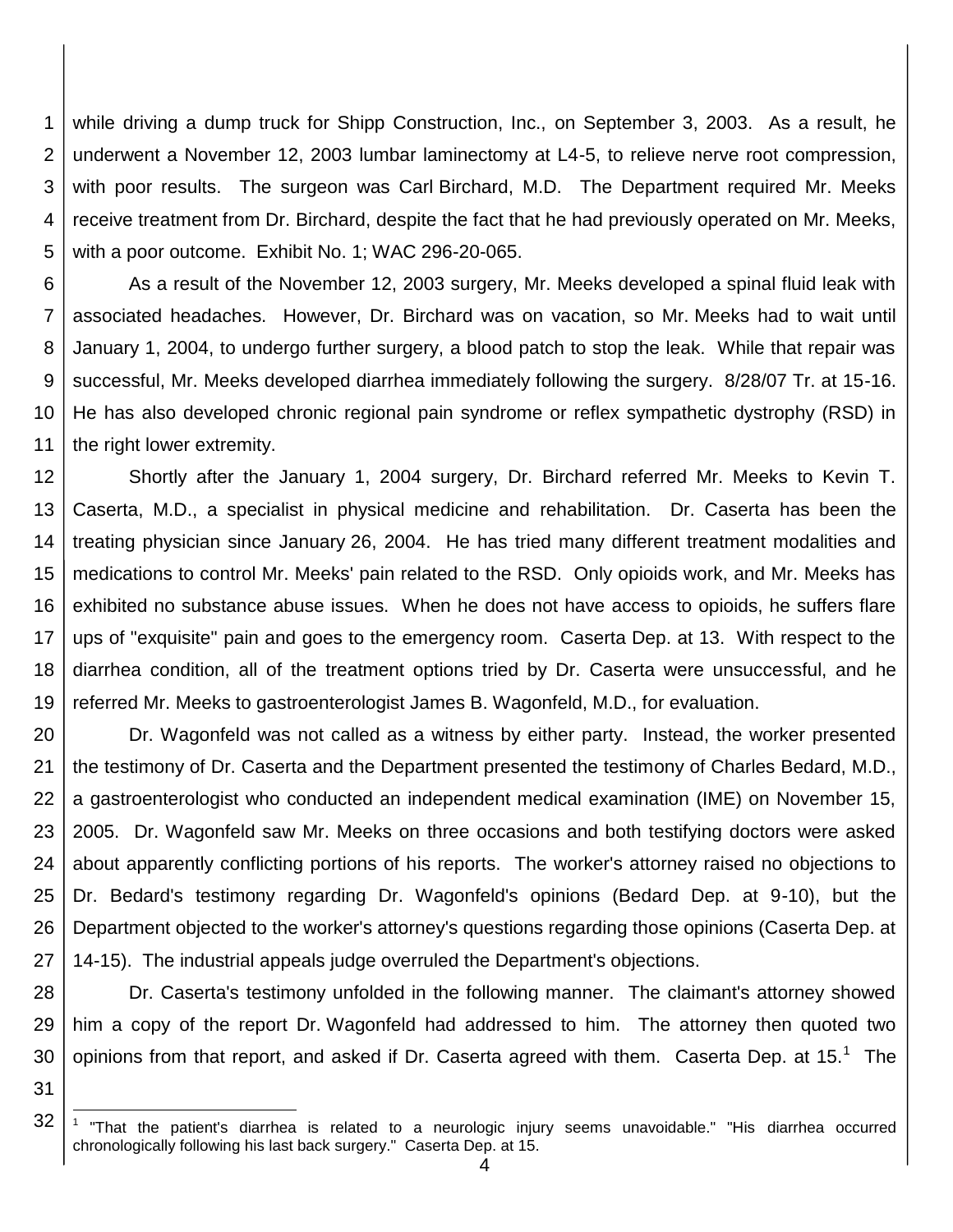1 2 Department objected to the worker's attorney essentially testifying to Dr. Wagonfeld's opinions. Caserta Dep. at 14-15.

3 4 5 6 7 8 9 ER 703 and 705 permit an expert to give an opinion based on facts and data that may not themselves be admissible. However, neither rule permits someone else to act as a conduit for a non-testifying expert's opinions. See, for example, *In re Welfare of J.M.*, 130 Wn.App. 912 (2005). We therefore sustain the Department's objections and strike page 14, line 14, through page 15, line 11 in Dr. Caserta's deposition. For the same reasons, we also strike Dr. Bedard's testimony at page 9, line 11 (beginning with "and was not able to come up with a reason"), through line 12; page 9, lines 20 through 24; and page 17, lines 13 through 25.

10 11 12 13 14 15 16 17 18 19 We note that, on the one hand, the worker's attorney quoted Dr. Wagonfeld as saying: "That the patient's diarrhea is related to a neurologic injury seems unavoidable." Caserta Dep. at 15. On the other hand, Dr. Bedard testified that his "chart review indicated a report from Dr. Wagonfeld which indicated that he did not have any clue as to what was causing his diarrhea problem." Bedard Dep. at 9. Only Dr. Wagonfeld himself could have reconciled the apparent discrepancy in his reports. That is precisely why none of his uncross-examined opinions should be considered to prove the truth of the matter asserted. Indeed, it is clear from the way the industrial appeals judge analyzed the evidence that he did not consider Dr. Wagonfeld's opinions. Thus, even after excluding those opinions, we analyze the medical testimony the same way as the industrial appeals judge.

20 21 22 23 24 25 26 27 **Was the industrial injury a proximate cause of Mr. Meeks' diarrhea condition?** At the outset, we accept Dr. Bedard's description of the difference between fecal incontinence and diarrhea, which Dr. Caserta did not dispute. The first involves control of the rectal muscles; the second involves the character of the stool. Bedard Dep. at 13; Caserta Dep. at 15-17. The Department has accepted responsibility for fecal incontinence, apparently based on Dr. Bedard's opinion (Bedard Dep. at 13), and is paying for Mr. Meeks' Depends. 8/28/07 Tr. at 22. The Department has denied responsibility for the diarrhea. The question before us is whether the industrial injury was a cause of that condition.

28 29 We turn first to Dr. Caserta's testimony. After striking page 14, line 14, through page 15, line 11, in his deposition, we are left with the following exchange:

- Q. I'll show you a copy of this report which is addressed to you from Dr. Wagonfeld. Do you recognize this?
- 32 A. Yes.

30

31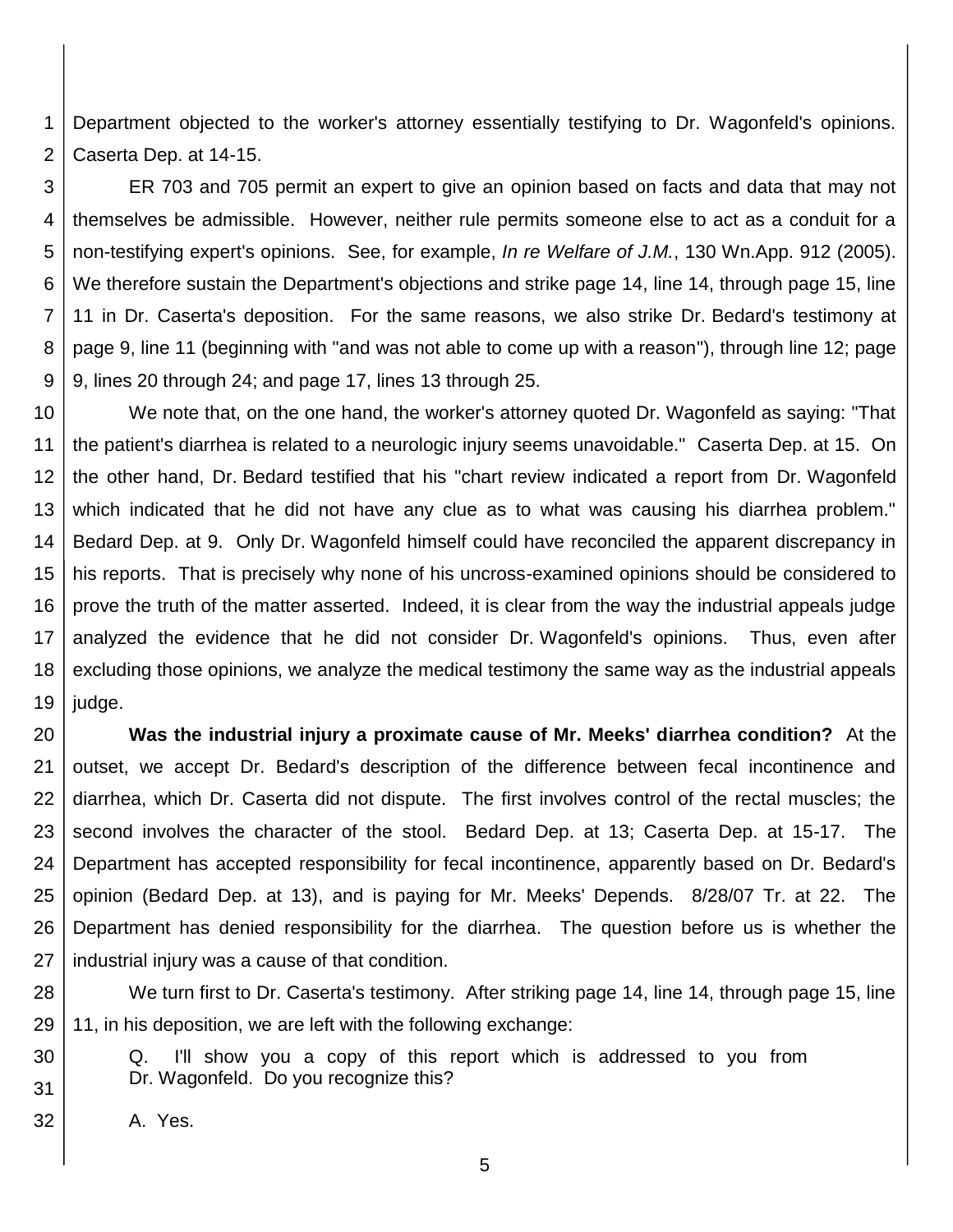. . ..

1

Q. I would ask whether or not you agree with that conclusion.

A. I would say in terms of time frame itself, obviously the diarrhea started at the same time as his neurologic condition. The diarrhea is atypical of what you would have expected to see with somebody with a lower lumbar injury such as Steve itself. So, I would say the time frame I would a hundred percent concur. In terms of the symptoms which are more atypical, I'm not sure a hundred percent why he has the diarrhea.

Caserta Dep. at 14-15.

As the Department points out in its Petition for Review, Dr. Caserta did not specifically testify that the industrial injury was a cause of the diarrhea on a more-probable-than-not basis. However, "[i]t is sufficient if the medical testimony *shows* the causal connection. If, from the medical testimony given and the facts and circumstances proven by other evidence, a reasonable person can infer that the causal connection exists, we know of no principle which would forbid the drawing of that inference." *Sacred Heart Medical Ctr. v. Department of Labor & Indus.*, 92 Wn.2d 631, 636- 637 (1979). "The evidence is sufficient to prove causation if, from the facts and circumstances and the medical testimony given, a reasonable person can infer that a causal connection exists." *Intalco Aluminum Corp. v. Department of Labor & Indus.*, 66 Wn. App. 644, 655 (1992), *review denied*, 120 Wn.2d 1031 (1993). Indeed, while he did not cite *Intalco* and *Sacred Heart*, the industrial appeals judge's analysis is entirely consistent with those court opinions. We cannot improve upon the discussion at page 9, line 28, through page 10, line 29, of the Proposed Decision and Order:

> In Docket No. 06, 20852, the Department order of October 4, 2006 determined, through its affirmation of a prior order, that Mr. Meeks' diarrhea condition was unrelated to the industrial injury. The issue presented is acceptance or rejection of that condition. While the claimant had some sort of diarrhea condition in high school for a week or so, he was otherwise normal until the day of his second surgery on January 1, 2004. That operation was necessary to repair problems resulting from the initial operation for this industrial injury. On that very day, January 1, 2004, the claimant contracted or developed his unresolved diarrhea condition. Although the frequency of his diarrhea bowel movements has diminished, the condition has not abated and he has continued to have episodes several times daily. Diagnostic testing identified some nerve damage affecting the claimant's rectal area, from which the Department accepted fecal incontinence as part of the industrial injury condition.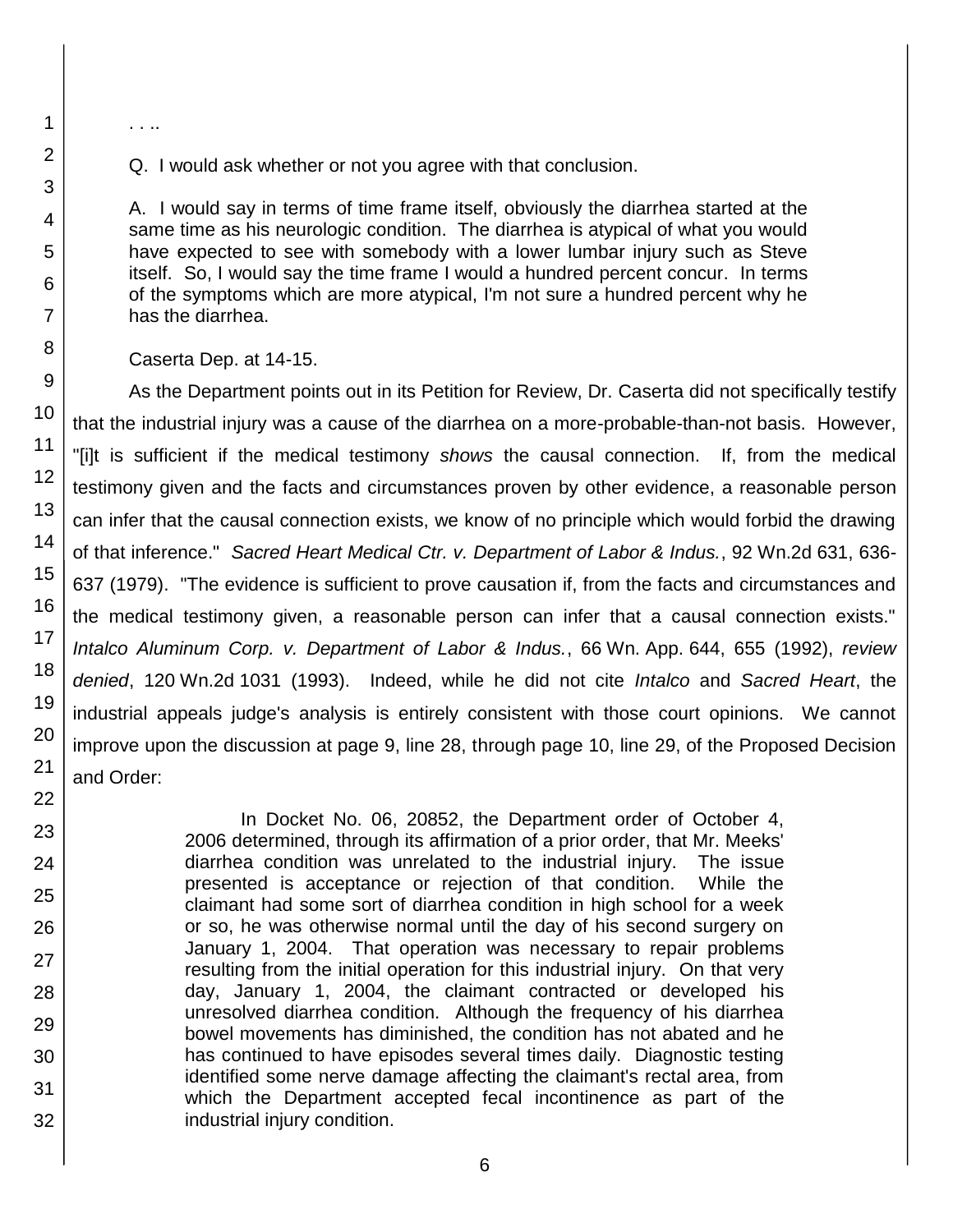Dr. Bedard, the Department's medical expert, opined the fecal incontinence differs from diarrhea and concluded the industrial injury did not cause Mr. Meeks' diarrhea condition. He was at a loss to explain what brought about that condition for the claimant. Dr. Caserta, the attending physician, believed the diarrhea was somehow caused by the second operation, but he acknowledged the claimant's case was not typical and he was not able to identify any mechanism that would have caused the condition from the surgery. The timing of the onset was important to Dr. Caserta's opinion about causality.

1

2

3

4

5

6

7

8

9

10

11 12

13

14

15

16

17 18

19

20

21 22

23

Mr. Meeks did not have diarrhea before the industrial injury, nor is there any known susceptibility to that condition in the record. He had his gall bladder removed in 2001, a surgery that sometimes produces chronic diarrhea. That surgery was two years prior to the industrial injury, and because the diarrhea began on January 1, 2004, the gall bladder removal is an unlikely factor. He also took Prednisone which can also result in the condition. The Prednisone Mr. Meeks took was prescribed as one of the many treatments he was given for this industrial injury. That drug was prescribed by Dr. Caserta, who began seeing Mr. Meeks after the diarrhea condition began. It, too, is not a likely factor. The only remaining variable is the hospital experience the claimant had during the second surgery. The operation itself may have produced the condition in some way not yet understood by medical science, or perhaps some other factor from the hospital setting itself may have manifested the condition.

Probable cause is a matter of likelihood of there being a cause and effect. An understanding of the precise mechanism is unnecessary. He did not have a diarrhea problem before he went to the hospital for his January 1, 2004 surgery, but he has had the condition since. Because Mr. Meeks was in the hospital and undergoing the surgery done because of the industrial injury, that injury proximately caused him to have the diarrhea condition he now has. It should be an accepted industrial event.

24 Proposed Decision and Order, page 9, line 28, through page 10, line 29.

25 26 27 28 29 30 31 32 In addition, we note that Dr. Bedard did not entirely rule out the industrial injury as a cause of the diarrhea, testifying instead that: "I don't believe it's possible to say more probably than not." Bedard Dep. at 14. Dr. Bedard pointed out that Mr. Meeks "takes large doses of Ibuprofen, which also is a cause of diarrhea, which potentially could be a cause of diarrhea." Bedard Dep. at 10, 14. In addition, he suggested that the fact Mr. Meeks had his gallbladder removed in 2001 might have played a role in the development of the diarrhea on January 1, 2004. When asked how soon after the gall bladder removal one would normally expect diarrhea to occur, he responded: "It can come at variable times. It may up [*sic*] show up right away. If you have the additive effect of taking high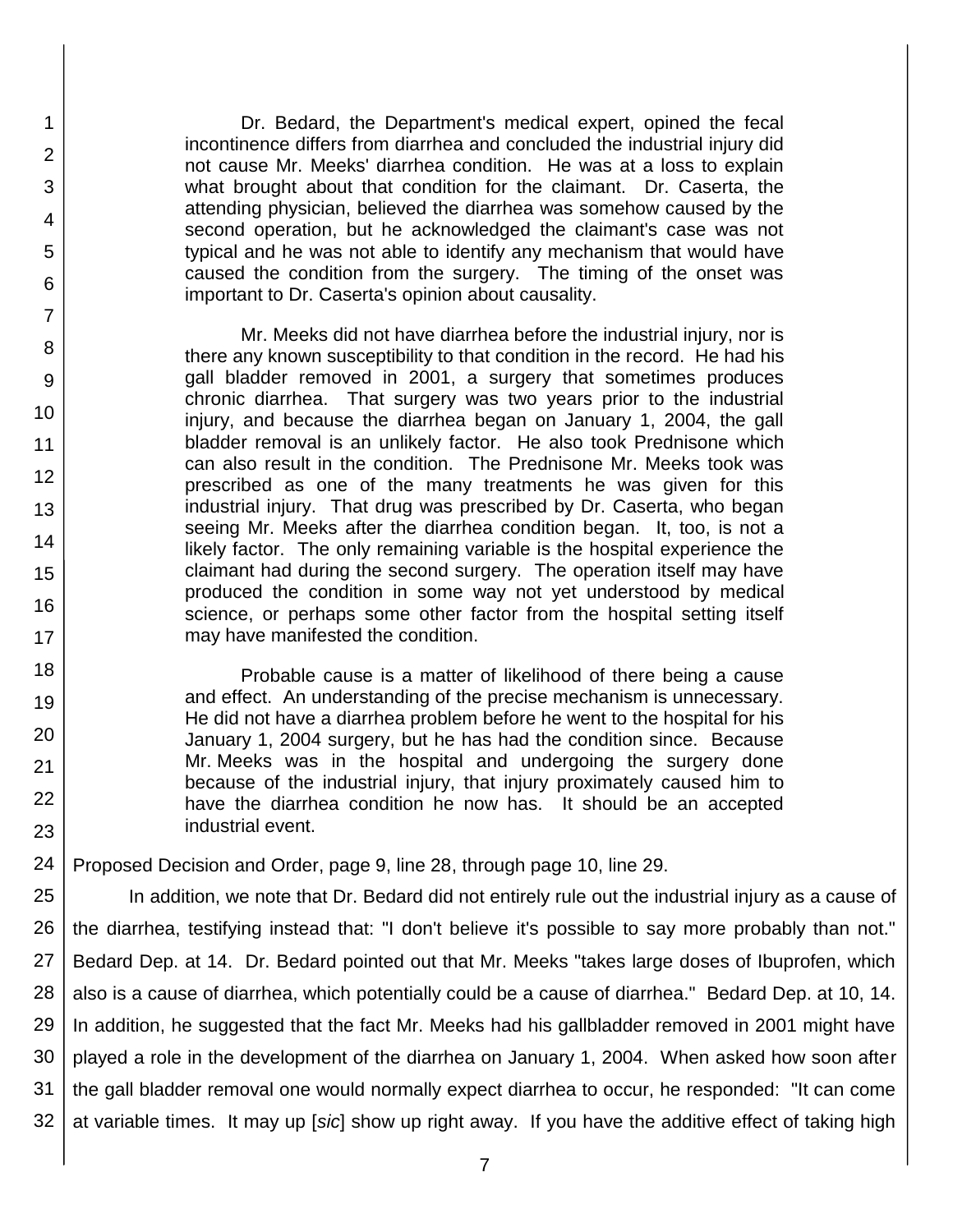1 2 3 doses of Ibuprofen, as a result of the injury, and plus you have the gall bladder problem, it could be an additive problem. I mean, that's hypothetical. Those are potential causes of diarrhea." Bedard Dep. at 15.

4 5 6 7 8 9 10 11 12 13 Like the industrial appeals judge, we doubt that the 2001 gallbladder surgery alone could be the sole cause of Mr. Meeks' diarrhea, given the fact that he began experiencing diarrhea in the hospital immediately following the January 1, 2004 surgery to repair the spinal fluid leak. In light of that temporal connection, it is reasonable to infer that the diarrhea is related in some way to that surgery and that hospital stay, as Dr. Caserta suggests, even though the exact mechanism has not been established. Alternatively, perhaps, as Dr. Bedard suggests, the high dosages of Ibuprofen used to treat the industrial injury, coupled with the absence of a gall bladder, contributed to the development of the diarrhea condition. Either way, the record is sufficient to permit a reasonable person to infer that a causal connection exists. Like the industrial appeals judge, we conclude that the industrial injury was a proximate cause of Mr. Meeks' diarrhea condition.

14 15 16 17 18 19 20 21 22 23 24 25 26 **May the Department, as a matter of law, terminate its payment for opioid medications in an open claim under RCW 51.36.010 and WAC 296-20-03022, based on a determination that the worker has reached MMI, without also determining the extent of permanent disability?** WAC 296-20-03022 provides that "[o]nce the worker's condition has reached maximum medical improvement, further treatment with opioids is not payable." Presumably that language is based on RCW 51.36.010, which explicitly precludes the Department from paying for opioids beyond the date when compensation has been awarded for permanent disability. Thus, the Department was free to issue an order in which it determined that Mr. Meeks had reached MMI; addressed the question of whether he had any permanent disability; and notified him that no opioid therapy would be paid for after the date of the order. Prior to the issuance of that order, it would also have been appropriate to notify Dr. Caserta that the claim was ready for a determination of permanent disability and that opioids would no longer be paid for after the Department had issued the relevant order.

27 28 29 30 31 32 However, instead of following that procedure, the Department notified Dr. Caserta and Mr. Meeks that it would stop paying for opioid therapy 30 days from June 26, 2006, without reference to any determination of permanent disability. That is, the Department bifurcated the process by declaring that the worker had reached MMI, and denying payment for opioids for that reason, but keeping the claim open, contrary to the longstanding rule that the Industrial Insurance Act contemplates two separate, distinct, and mutually exclusive classifications--temporary disability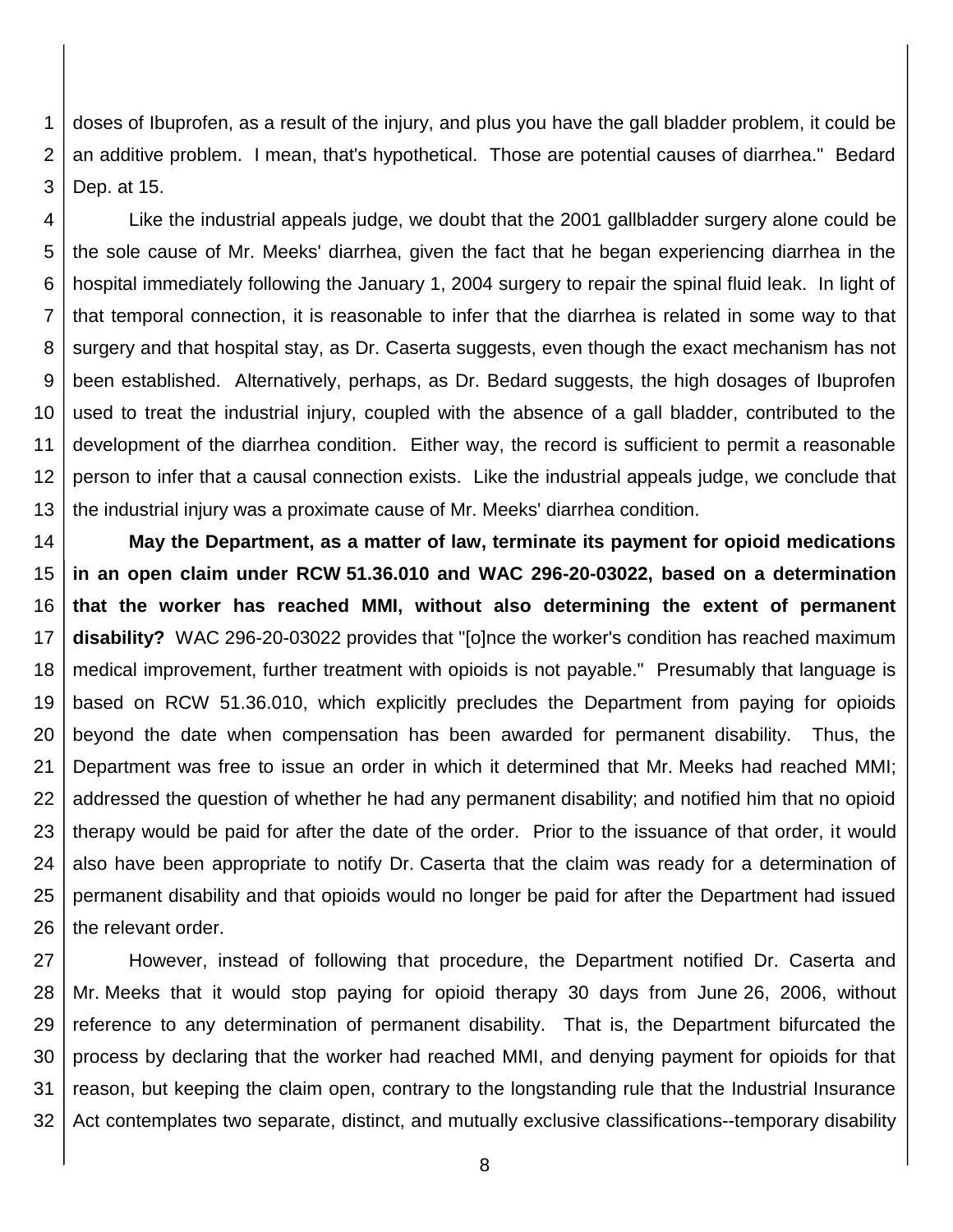1 2 status and permanent disability status. *Hunter v. Department of Labor & Indus.*, 43 Wn.2d 696 (1953).

3 4 5 6 7 8 9 10 Under *Hunter*, Mr. Meeks' status is either temporary or it is permanent; it cannot be some combination of the two. MMI does not occur in a vacuum; it must be linked with a determination of whether there is any permanent disability. The Department therefore acted prematurely in announcing that it would terminate payment for opioids within 30 days of June 26, 2006, without also addressing the question of permanent disability. Under RCW 51.36.010, until the Department has issued an order in which it addresses permanent disability, Mr. Meeks' status remains temporary, and the Department may not deny payment for opioids based on its determination that Mr. Meeks has reached MMI. It is for that reason that we reverse the September 8, 2006 order.

#### **FINDINGS OF FACT**

1. On September 25, 2003, the Department received an Application for Benefits alleging a September 3, 2003 industrial injury to Steve A. Meeks, while in the course of his employment with Shipp Construction, Inc. On October 27, 2003, the Department allowed the claim.

11 12

13

14

15

16

17

18

19

20

21

28

29

30

31

32

On April 27, 2006, the Department determined that Mr. Meeks' diarrhea condition was not caused by the industrial injury. The claimant protested that order on May 8, 2006, and on October 4, 2006, the Department affirmed the April 27, 2006 order. On October 30, 2006, the claimant filed a Notice of Appeal with the Board of Industrial Insurance Appeals, from the October 4, 2006 order. The Board granted the appeal on December 1, 2006, assigned it Docket No. 06 20852, and directed that further proceedings be held.

- 22 23 24 25 26 27 In a June 26, 2006 letter, the Department determined that Mr. Meeks had reached maximum medical improvement, and informed him and his doctor that the Department would cease paying for opioid therapy 30 days from June 26, 2006. On July 11, 2006, Mr. Meeks protested the letter, and on September 8, 2006, the Department affirmed the June 26, 2006 letter. On October 26, 2006, the claimant filed a Notice of Appeal with the Board from the September 8, 2006 order. The Board granted the appeal on December 1, 2006, assigned it Docket No. 06 20754, and directed that further proceedings be held.
	- 2. On September 3, 2003, Steve A. Meeks sustained an industrial injury to his low back and right leg, while in the course of his employment with Shipp Construction, Inc., when he was driving a dump truck and helping his employer construct a logging road.
	- 3. As a proximate result of the September 3, 2003 industrial injury, Mr. Meeks underwent two surgeries. On November 12, 2003, a lumbar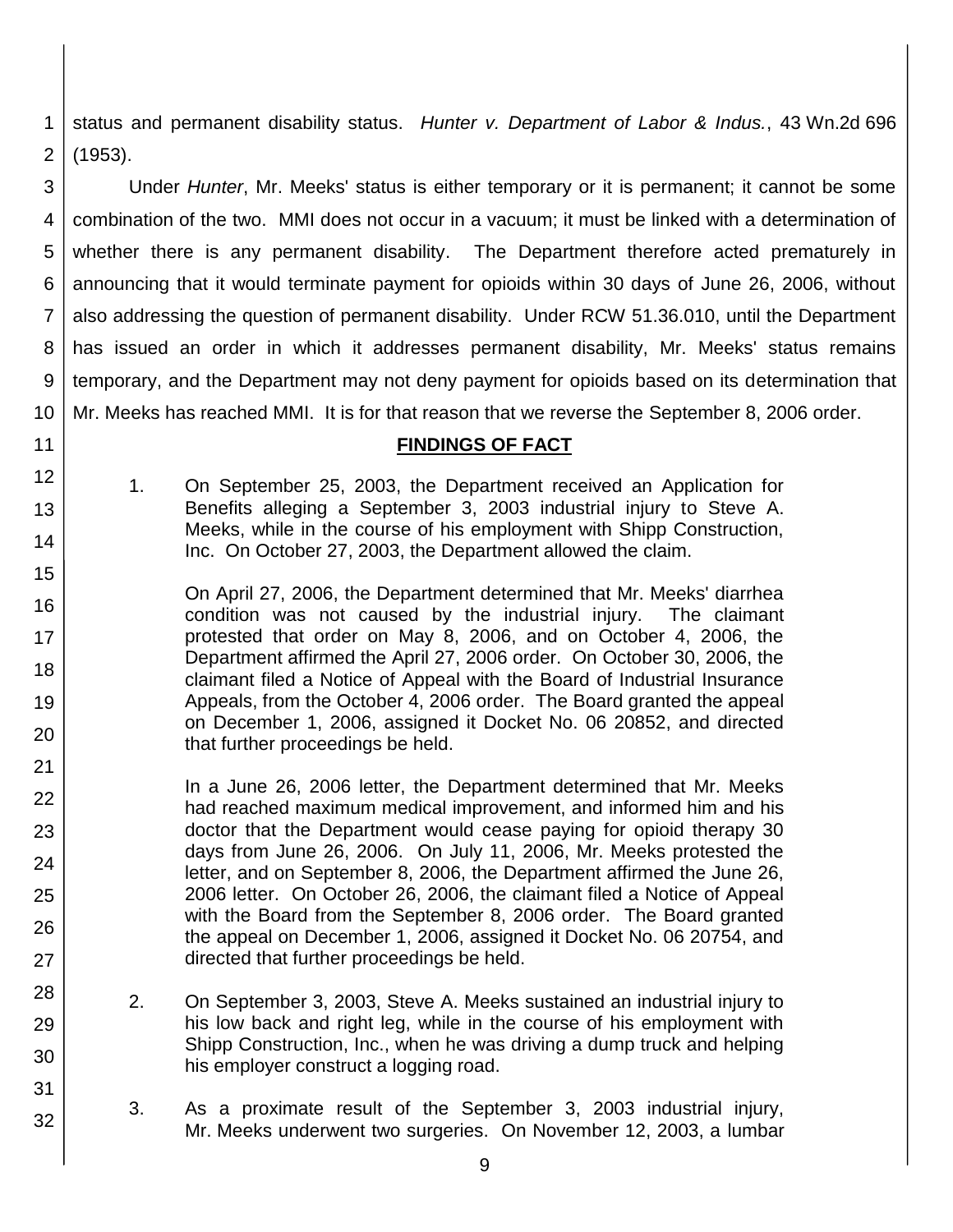laminectomy at L4-5 was performed, to relieve nerve root compression. As a result of that surgery, Mr. Meeks developed a spinal fluid leak with associated headaches. On January 1, 2004, he underwent a further surgery, to repair the leak.

4. **Docket No. 06 20754**: As a proximate result of the industrial injury and the two operations it required, Mr. Meeks developed chronic regional pain syndrome or reflex sympathetic dystrophy in his right lower extremity, to the degree that he has constant pain in his right leg and right foot.

1

2

3

4

5

6

7

8

9

10

11

12

13

14

15

16

17 18

19

20

21 22

23

24

25

26

27

28

29

30

31

32

- 5. Mr. Meeks was prescribed opioid medications for his residual pain, proximately caused by the industrial injury.
- 6. In a June 26, 2006 letter, the Department determined that Mr. Meeks had reached maximum medical improvement, and informed him and his doctor that the Department would cease paying for opioid therapy 30 days from June 26, 2006. After Mr. Meeks protested that letter on July 11, 2006, the Department affirmed the June 26, 2006 letter in a September 8, 2006 order.
- 7. The Department made no determination regarding whether Mr. Meeks had any permanent disability in the June 26, 2006 letter or the September 8, 2006 order, and the claim remained open.
- 8. **Docket No. 06 20852**: Immediately following the January 1, 2004 surgery for his industrial injury, Mr. Meeks developed a diarrhea condition which has continued and has not resolved.
- 9. Mr. Meeks' diarrhea condition was proximately caused by the industrial injury.

# **CONCLUSIONS OF LAW**

- 1. The Board of Industrial Insurance Appeals has jurisdiction over the parties to and the subject matter of these consolidated appeals.
- 2. **Docket No. 06 20754**: Until the Department has issued an order in which it addresses permanent disability, Mr. Meeks' status remains temporary, and the Department may not deny payment for opioids based on its determination that Mr. Meeks has reached maximum medical improvement. RCW 51.36.010.
- 3. The September 8, 2006 Department order is incorrect and is reversed. The claim is remanded to the Department, with direction to issue an order in which it states that payment for opioid medications will not be denied for the reason that Mr. Meeks has reached maximum medical improvement unless and until the Department also makes a